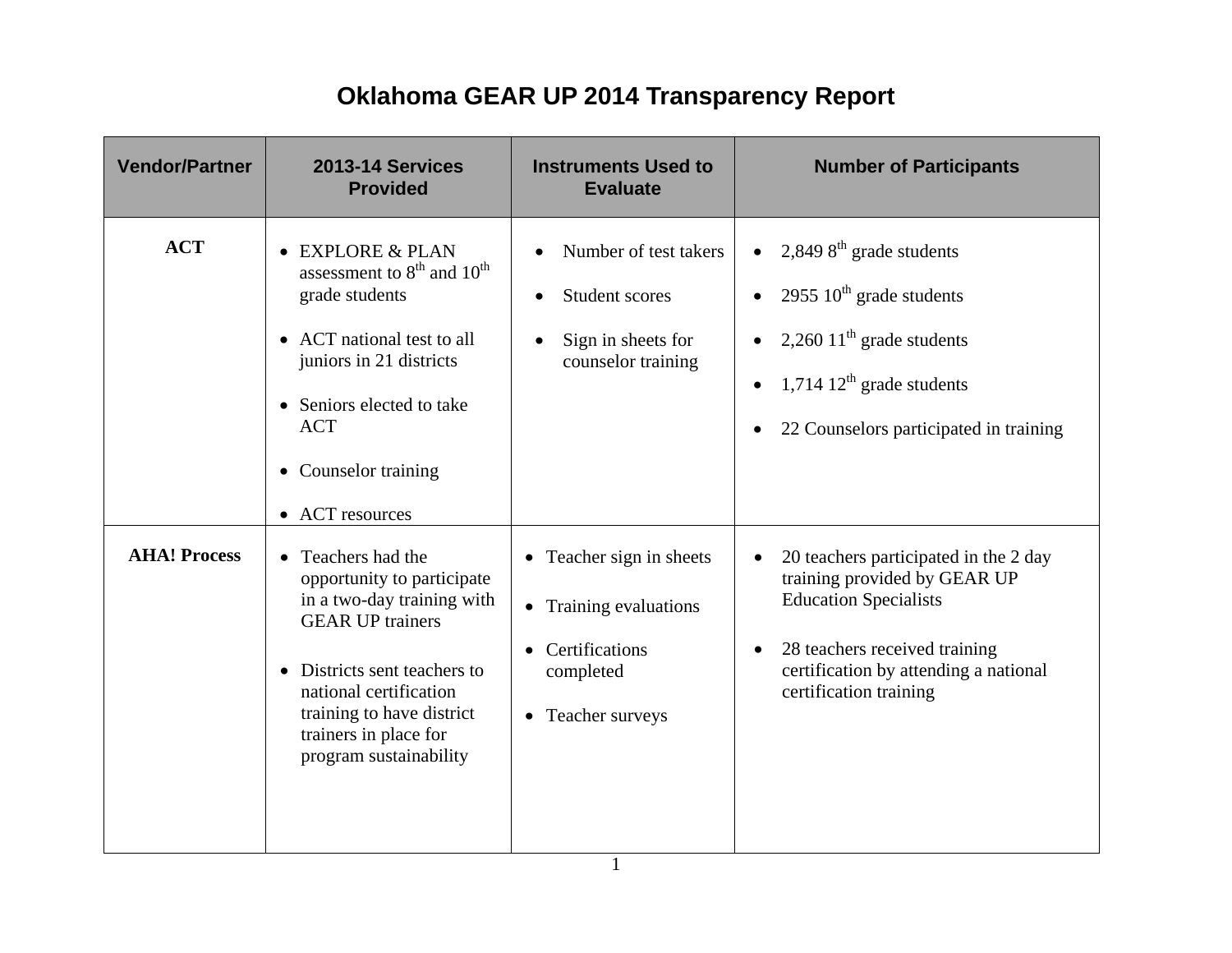| <b>Vendor/Partner</b>    | <b>2013-14 Services</b><br><b>Provided</b>                                                                                                                                                                                                                                                                                                                                                | <b>Instruments Used to</b><br><b>Evaluate</b>                                  | <b>Number of Participants</b>                                                                                                                                                                                                                                                                                         |
|--------------------------|-------------------------------------------------------------------------------------------------------------------------------------------------------------------------------------------------------------------------------------------------------------------------------------------------------------------------------------------------------------------------------------------|--------------------------------------------------------------------------------|-----------------------------------------------------------------------------------------------------------------------------------------------------------------------------------------------------------------------------------------------------------------------------------------------------------------------|
| <b>ALCA</b>              | • Data housed in online data<br>warehouse for all 24<br>districts<br>Training on how to utilize<br>$\bullet$<br>the data warehouse<br>• Training on curriculum<br>alignment to Common<br>Core utilizing online<br>Professional Learning<br>Community system<br>• Training to GEAR UP<br>staff on how to utilize<br>online tools and how to<br>access data warehouse<br>• State conference | • Teacher sign in sheets<br>Workshop attendance                                | 69 school personnel and 9 GEAR UP<br>staff attended the ALCA state<br>conference in July 2013<br>• Seven schools had ALCA provide<br>training to 100% of their staff<br>• ALCA provided 6 days of training to 8<br><b>GEAR UP staff</b><br>• Four schools trained content teams in<br>using data to drive instruction |
| <b>Battelle for Kids</b> | • Leadership training to<br>school administrators and<br>teacher leaders<br>Maintenance of an online<br>$\bullet$<br>portal (Wiggio) for<br>administrators and leaders<br>to exchange information                                                                                                                                                                                         | Sign in sheets and<br>attendance<br>• Teacher surveys<br>• Wiggio usage report | The duplicate total of attendance for all<br>four trainings was 82                                                                                                                                                                                                                                                    |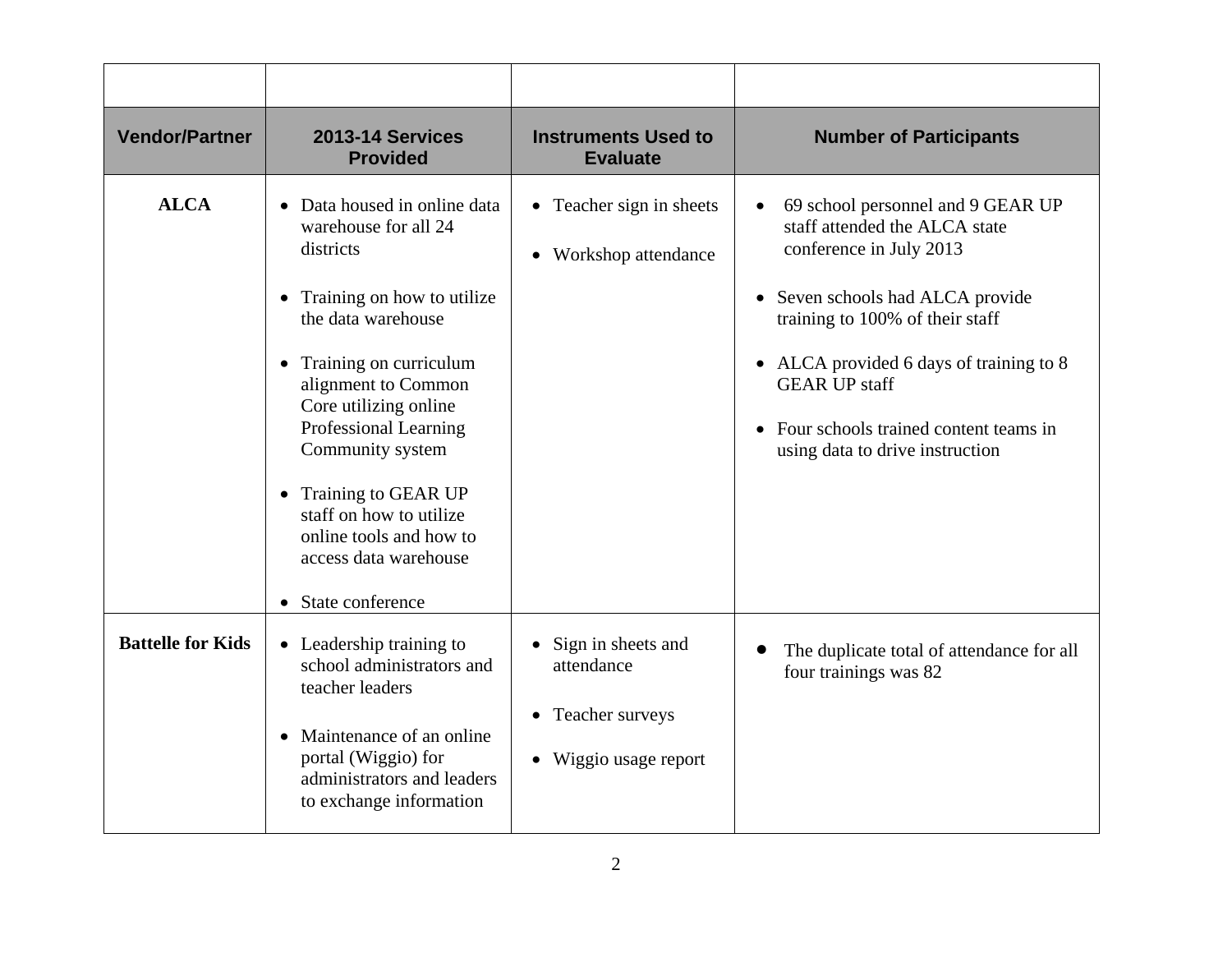| <b>Vendor/Partner</b>                            | <b>2013-14 Services</b><br><b>Provided</b>                                                                                                                                                                                                                                                                                                                                                                                                                                                                                                                                                                 | <b>Instruments Used to</b><br><b>Evaluate</b>                                                                                                                                                                                               | <b>Number of Participants</b>                                                                                                                                                                                                                                                                                                               |
|--------------------------------------------------|------------------------------------------------------------------------------------------------------------------------------------------------------------------------------------------------------------------------------------------------------------------------------------------------------------------------------------------------------------------------------------------------------------------------------------------------------------------------------------------------------------------------------------------------------------------------------------------------------------|---------------------------------------------------------------------------------------------------------------------------------------------------------------------------------------------------------------------------------------------|---------------------------------------------------------------------------------------------------------------------------------------------------------------------------------------------------------------------------------------------------------------------------------------------------------------------------------------------|
| <b>Career Choices</b><br><b>CoBro Consulting</b> | • Provided on-site training<br>to school staff on how to<br>utilize the Career Choices<br>curriculum in their schools<br>Schools provided Career<br>$\bullet$<br>Choice classes to students<br>Assisted with GEAR UP<br>$\bullet$<br>surveys by providing<br>surveys online and<br>providing a detailed<br>summary of survey results<br>for 2013-14 and a three<br>year summary of results<br>for comparison purposes<br>Provided an online<br>$\bullet$<br>process for schools to<br>enter data for the Annual<br>Performance Report and<br>provided a cumulative<br>report of APR information<br>results | • Number of schools<br>utilizing the<br>curriculum<br>• Number of students<br>completing the course<br>Student surveys<br>$\bullet$<br>• Survey results and<br>information available<br>in a timely manner for<br>APR reporting<br>purposes | 17 schools provided Career Choices as<br>an elective class during the 2013-14<br>school year.<br>• All 24 GEAR UP districts completed<br>14,857 student surveys, 4,242 parent<br>surveys, and 1,357 school faculty surveys<br>• All 24 GEAR UP districts completed<br>information for the APR online utilizing<br>the CoBro online resource |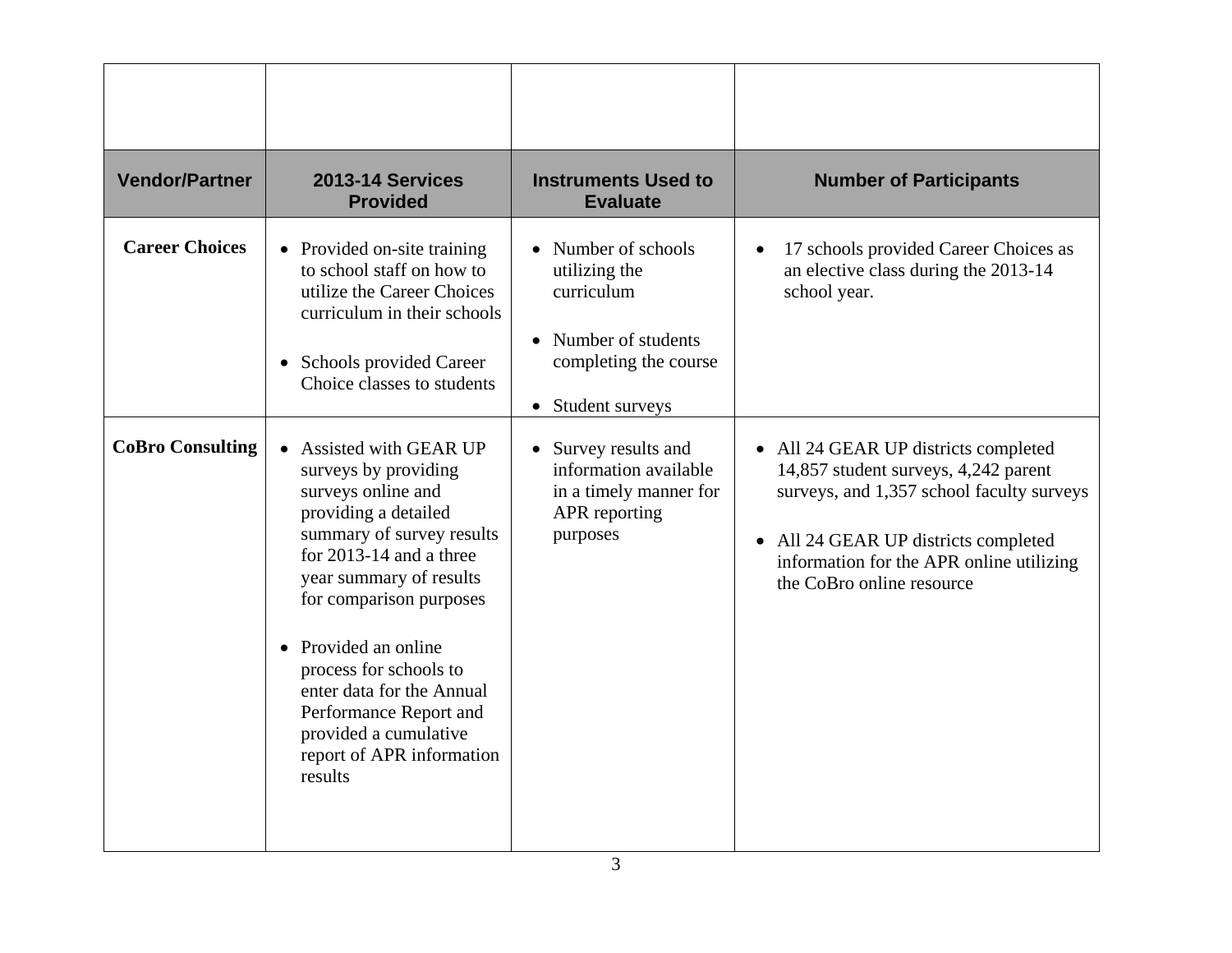| <b>Vendor/Partner</b>                    | <b>2013-14 Services</b><br><b>Provided</b>                                                                                                                                                                                                                                                                                                       | <b>Instruments Used to</b><br><b>Evaluate</b>                                                                                                                  | <b>Number of Participants</b>                                                                                                                                                                                                                                                                                                                                                                                                            |
|------------------------------------------|--------------------------------------------------------------------------------------------------------------------------------------------------------------------------------------------------------------------------------------------------------------------------------------------------------------------------------------------------|----------------------------------------------------------------------------------------------------------------------------------------------------------------|------------------------------------------------------------------------------------------------------------------------------------------------------------------------------------------------------------------------------------------------------------------------------------------------------------------------------------------------------------------------------------------------------------------------------------------|
| <b>College Board</b>                     | • Seven Pre-AP teacher<br>training workshops were<br>provided in English,<br>Vertical Teaming, and AP<br>for Administrators                                                                                                                                                                                                                      | $\bullet$ Sign in sheets<br>• Teacher evaluations                                                                                                              | Nine administrators attended AP for<br>Administrator training<br>• 18 middle school teachers participated in<br>Pre-AP Strategies for English - a 3 day<br>training institute<br>• 26 high school teachers participated in<br>Pre-AP Strategies in English Training<br>29 English teachers participated in<br>$\bullet$<br>Vertical Team AP training<br>18 English teachers participated in Pre-AP<br><b>Effective Thinking training</b> |
| <b>Linda Bailey</b><br><b>Consulting</b> | • A Math Institute was<br>provided for four days in<br>the summer of 2013 for 30<br>teachers<br>• Math follow-up coaching<br>and mentoring was<br>completed in 15 school<br>sites during the 2013-14<br>school year to assist<br>teachers in implementing<br>content specific strategies<br>aligned to the Oklahoma<br><b>Academic Standards</b> | Sign in sheets and<br>attendance<br><b>Teacher evaluations</b><br>Number of schools<br>who allowed coaching<br>and mentoring<br>sessions at the school<br>site | • 30 teachers completed summer institute<br>training in mathematics<br>• 15 school site visits were completed by<br>Linda for coaching and mentoring                                                                                                                                                                                                                                                                                     |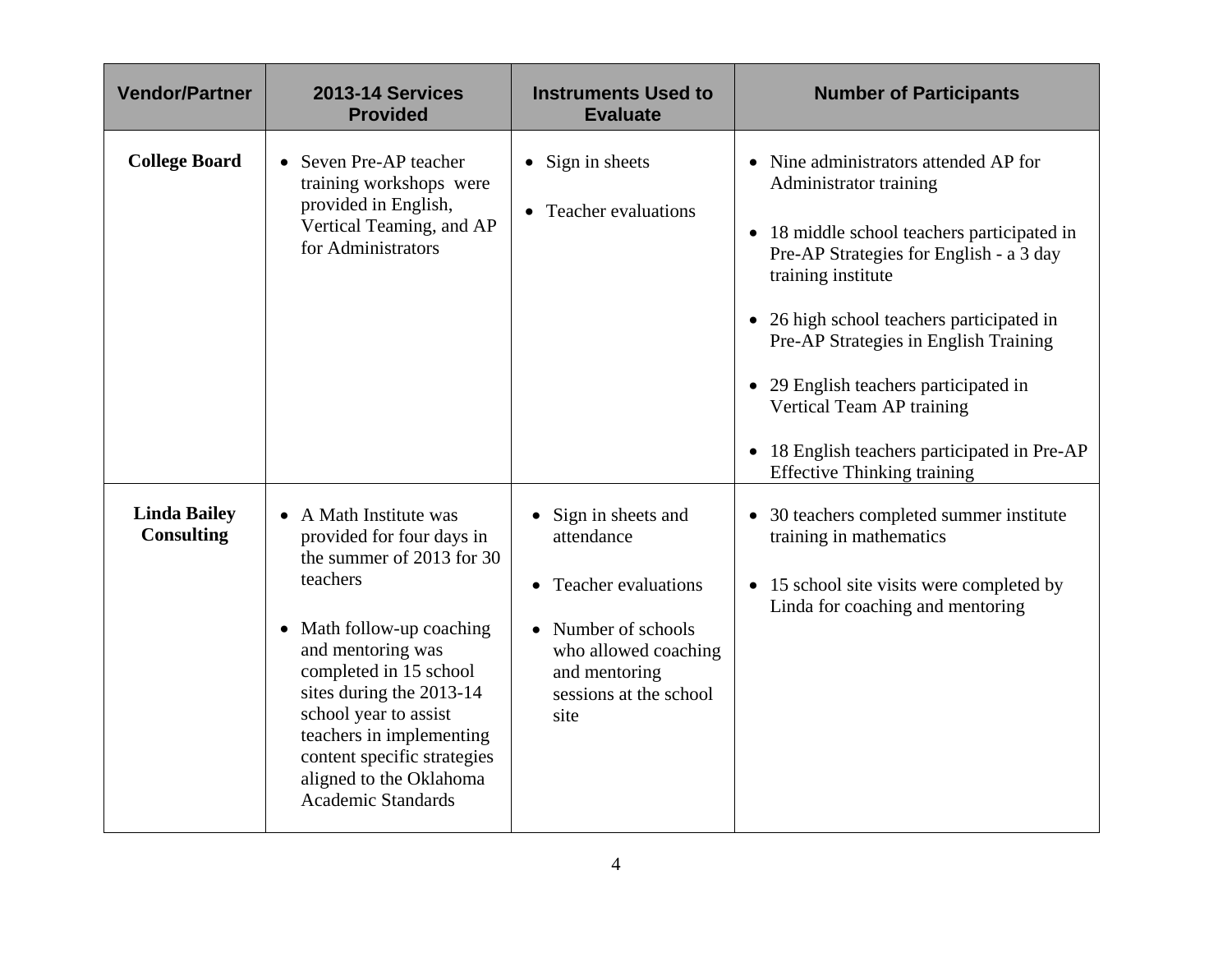| <b>Vendor/Partner</b>                                        | 2013-14 Services<br><b>Provided</b>                                                                                                                                                                                                                     | <b>Instruments Used to</b><br><b>Evaluate</b>            | <b>Number of Participants</b>                                                                                                                  |
|--------------------------------------------------------------|---------------------------------------------------------------------------------------------------------------------------------------------------------------------------------------------------------------------------------------------------------|----------------------------------------------------------|------------------------------------------------------------------------------------------------------------------------------------------------|
| Prichard<br><b>Committee</b>                                 | A Parent Leadership<br>Academy was provided<br>in Feb. $-$ May 2014. All<br>participants completed a<br>six day training session<br>and have completed a<br>project plan to be<br>implemented in their<br>school sites for the 2014-<br>15 school year. | • Attendance records<br>• PLA participant<br>evaluations | 30 parents and grandparents attended the<br>six day training                                                                                   |
| <b>Robbie McCarty</b><br><b>Science</b><br><b>Consultant</b> | • Science content specific<br>training for teachers                                                                                                                                                                                                     | $\bullet$ Sign in sheets<br><b>Teacher evaluations</b>   | 24 Science teachers participated in a<br>five-day training course                                                                              |
| <b>School Connect</b>                                        | • Provided a downloadable<br>school application for<br>smartphones that districts<br>could maintain and update                                                                                                                                          | • Usage reports from<br><b>School Connect</b>            | 16 districts participated in the School<br>$\bullet$<br>Connect Program this school year                                                       |
| <b>Shelly Harris</b><br><b>Consulting</b>                    | • ACT Prep workshops for<br>high school students<br>• ACT Prep professional<br>development for teachers                                                                                                                                                 | • ACT score comparisons<br>• Number of participants      | • Nine workshops were provided during the<br>2013-14 school year.<br>A total of 1,179 students participated in<br>$\bullet$<br>these workshops |
| <b>Southern</b><br><b>Regional</b><br><b>Education Board</b> | Online counselor training<br>$\bullet$<br>for middle and high school<br>counselors                                                                                                                                                                      | • Evaluation surveys<br>• Number of participants         | 40 school counselors completed 4<br>$\bullet$<br>modules of middle school counselor<br>training                                                |